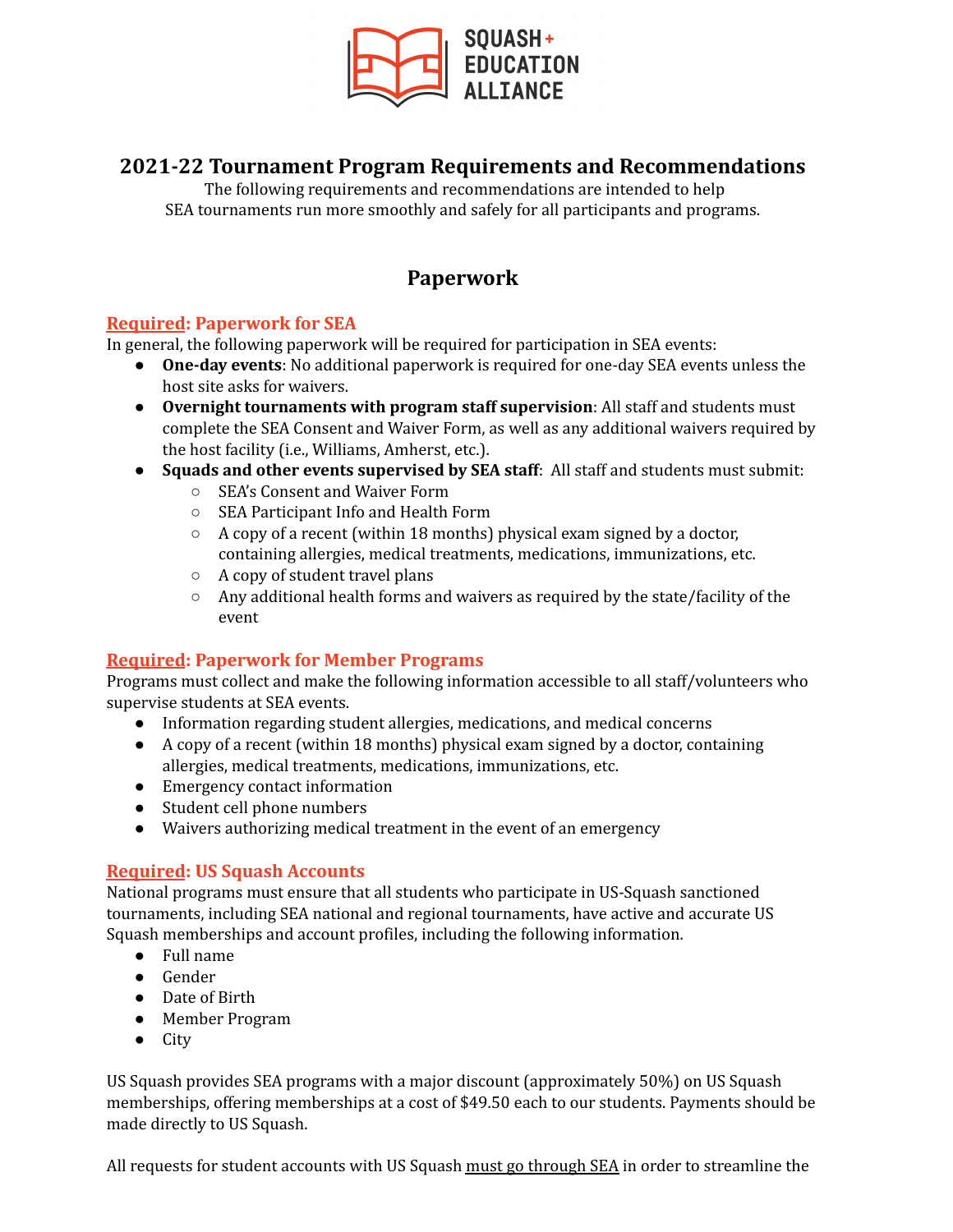process for US Squash. SEA will collect and send account updates from member programs to US Squash three times a year: **October, December, and April**. These dates are based around Team Nationals, Individual Nationals, and the new school year. Programs should make every effort to include all updates at these times.

It is highly discouraged, but if a program needs to add new accounts outside of these SEA group updates.

# **Communication and Deadlines**

#### **SEA will:**

- Give programs at least one month's advance notice of all event paperwork deadlines and have them posted within the calendar section of our website
- Post all necessary paperwork on its website
- Share tournament draws three days before the start of a tournament

# **Required: Meeting Deadlines**

- **● Meet deadlines**: Programs must meet all deadlines for submitting student information and paperwork. Deadlines will be posted within the Calendar page of SEA's website.
- **Fax/email in advance**: Please note that when waivers or health forms are required, forms must be faxed/emailed to SEA in advance of the event. Programs/students that do not meet deadlines run the risk of paying a late fee and/or being ineligible for the event. This restriction is in place because SEA cannot risk students attending an event without completed paperwork.
- **Summer deadlines**: Please note that summer deadlines are set further in advance of other deadlines. The reasons for this early deadline are: (1) certain facilities require SEA to provide student paperwork in advance, (2) certain facilities conduct an inspection of student paperwork, and SEA must allow time to follow up with programs if paperwork is missing, and (3) throughout the summer SEA staff is out at event locations, therefore reducing the capacity to review student paperwork in the weeks leading up to an event.

#### **Required: Program Fees**

- **Participation fees:** Various SEA events involve participation fees which will be posted within the calendar page of SEA's website. These fees help SEA cover the cost of the events. In most cases, programs are only asked to pay half of the total cost per participant or less.
- **Lost keys:** Most colleges and universities have a fee for lost keys. Programs are responsible for returning all keys to SEA at the end of the event and must pay for any keys lost by their program. Costs vary by location, but can be as much as \$150 per key.
- **Room changes**: Some colleges and universities have a fee for changes made to rooming assignments after their final deadline. If programs make room changes after the deadline, they are responsible for paying the incurred fee.
- **Late fee**: Programs that submit or change names after the roster-entry deadline will incur a late fee. This fee exists to encourage programs taking all possible steps to ensure the programs, students, and families' full commitment to attending events. Backing out of event commitments impacts the draws, other programs, and the costs of the event.

# **Required: Communication of changes**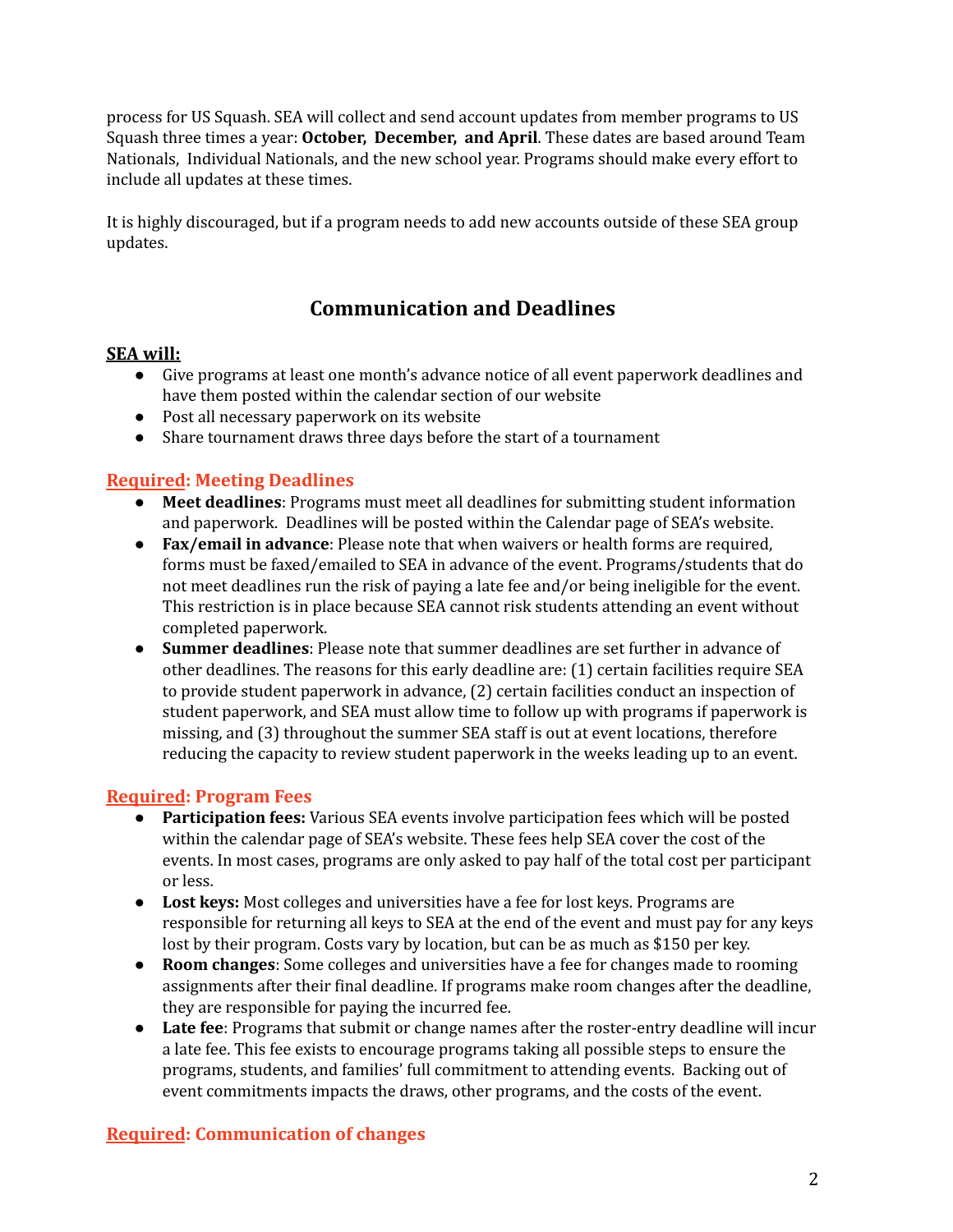- **Communication with SEA**: Programs should be in regular contact with SEA about questions or special requests. If there are any last-minute changes, programs must notify SEA as soon as they become aware of the change.
- **Communication with other programs**: If a student drops out after the creation of the final draws, it is the responsibility of the program to notify the programs of the missing player's opponents. In this case, the program whose student drops out must email the Executive Director, Program Director, and Squash Director of every program who their student was scheduled to play, and copy SEA.

#### **Recommended: Communication and Paperwork Collection**

- **Be explicit about student/family commitments**: Programs should be explicit with students and families that they are expected to honor commitments to attending events. Conversations with students and families about the limited number of spots given out to interested students, as well as your hard work in planning events, travel, etc. are important.
- **Collection of paperwork**: Set deadlines preceding SEA's required date for collection of paperwork. Assign specific staff members to follow up with students.
- **Student expectations**: Have meetings with students, staff, and volunteers in advance of tournaments and squads to review rules and expectations for students. Make everyone aware of things such as curfews, fees for lost keys, and expectations of sportsmanship.

# **Tournament Standards**

### **SEA will:**

- Provide court monitors with a ratio of approximately 1 monitor: 6 courts for national SEA-led tournaments.
- Enforce Team Tournament rules according to US Squash standards, as follows:
	- $\circ$  Teams are highly encouraged to have 5 players. Four players will be accepted. Teams may include two alternates, ranked on the ladder as positions 6/7.
	- $\circ$  Teams of four default their fifth match, but are required to have a student play twice to fulfill the 5-position match.
	- Due to time constraints, alternates will not have an "alternate" match to play. Coaches must substitute alternates into the ladder for students to play matches. Alternates act as part of the ranked ladder, as positions 6/7, and therefore if brought into the official ladder must stay at the bottom positions.
	- If a student cannot play for any reason, the student seeded directly behind her/him must bump up one spot.
	- Roster ladders may not change after check-in for the tournament.
	- Seedings are based on rankings. Seedings petitions are considered, and final seedings are decided by SEA staff and the Tournament Director.

# **Required: Referee Standards**

Programs should ensure that students fulfill their responsibilities as referees and markers. SEA abides by the refereeing standards set by US Squash (<http://www.ussquash.com/officiate/>). Every student who participates in the Team Nationals Tournament in January and Individual Nationals Tournament in June is required to have passed the US Squash referee exam for their level.

● **Knowledge**: Students should be well-versed in the rules of the game and be able to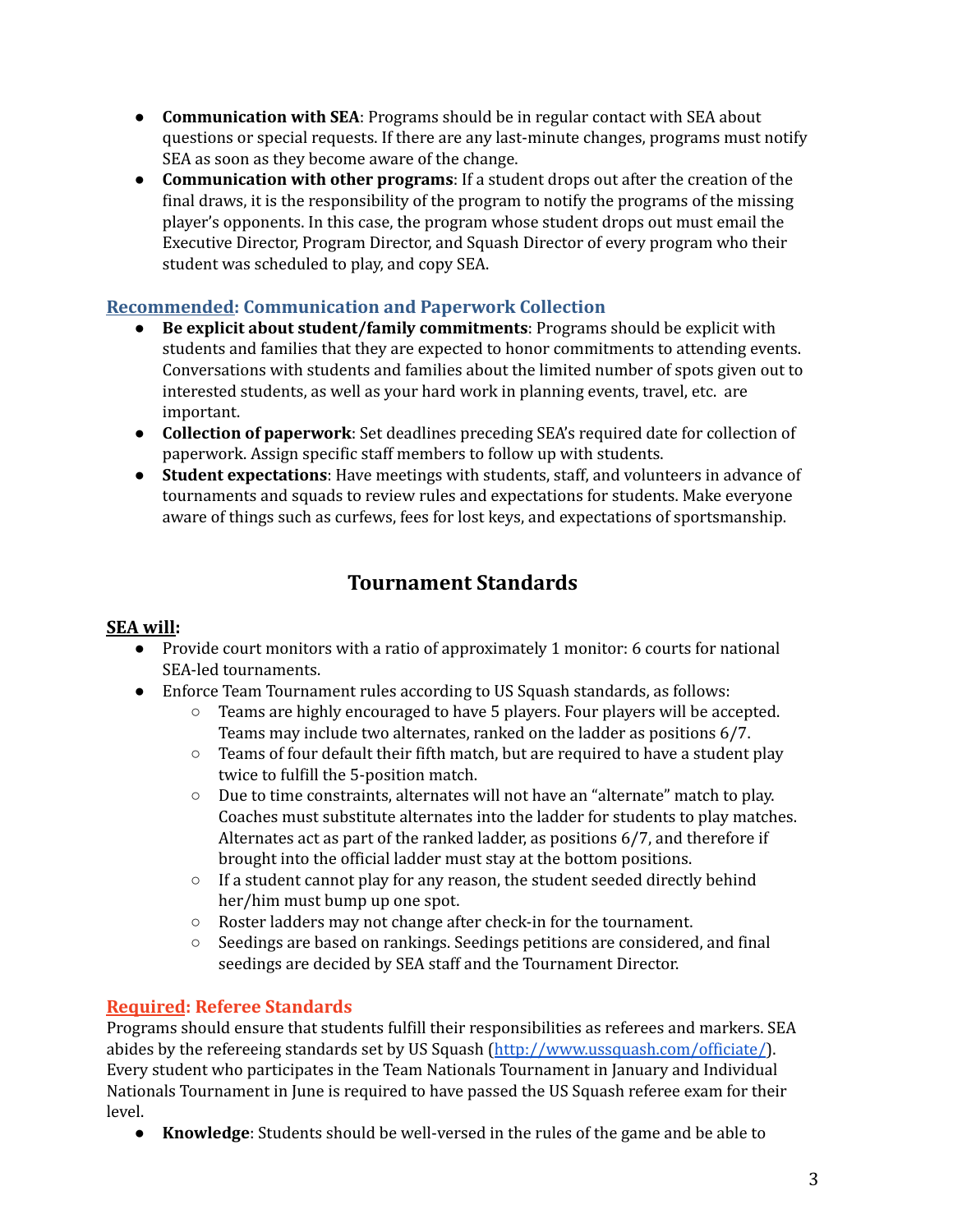effectively referee and mark matches.

- **Responsibility**: Students must referee/mark the match following their match. If the student is unable to ref/mark (due to mealtimes, injury, etc.), they must tell their program staff member and, with their help, find a suitable replacement from their program to referee for them.
- **Distraction**: Students may not have their cell phones out or be talking with other players while refereeing/marking. Any staff member who notes this violation should ask the student to put his/her cell phone away, or ask other players not to distract the referee/marker. If the problem persists, the program staff from that program and/or the Tournament Director should be notified. Program staff are expected to address the issue with their own players.

For guidance in how to teach students to officiate, see the SEA Best Practice Guide on [Teaching](https://squashandeducation.org/wp-content/uploads/2018/10/Best-Practices-Teaching-Officiating.pdf) [Officiating.](https://squashandeducation.org/wp-content/uploads/2018/10/Best-Practices-Teaching-Officiating.pdf)

#### **Required: Student Gear**

- **Equipment**: Students must have proper, functional equipment (eye guards, athletic clothes, and squash sneakers). *Players wearing eye-glasses must wear iMASK guards or equivalent protection*. Eye glasses are hazardous to wear alone and players will not be allowed to play without additional protection.
- **Uniforms**: Students should wear program or SEA uniforms/t-shirts when they are competing in matches.

# **Required: Conduct Standards**

SEA holds its member programs to the etiquette standards set by US Squash ([https://ussquash.org/policies/code/\)](https://ussquash.org/policies/code/).

- **Arrive early:** Students should be at the court 15 minutes before their match time.
- **15-Min Default:** Students who are 15+ minutes late for the scheduled start-time of the match may be defaulted. If the prior match runs more than 15 minutes late, students are expected to be courtside, ready to play within 5 minutes after the completion of the prior match. If they are not present, the Tournament Director has the right to default them.
- **Etiquette**: Players should know basic court etiquette, such as only hitting the ball to yourself 2-3 times in a row during warm-up, no cursing on court, and shaking the hands of opponents, referees, and markers at the end of every match.
- **Sportsmanship**: Referees and markers should give conduct warnings and strokes for poor sportsmanship, following the US Squash Conduct on Court regulations (see link above). If students demonstrate poor sportsmanship, program staff members from that student's program should address the student. If it continues, staff members should consider forfeiting the match. If program staff observe poor sportsmanship by a student from another program, they should inform that student's program staff.
- **Coaching during play:** Squash rules prohibit coaching players during games. Coaches, other players, parents, and volunteers may not offer advice or tips of any kind during a game. Even minor suggestions such as "breathe" or "bend your knees" are against the rules. Coaching may only occur off-court between games and matches. Programs should ensure that all staff, players, and volunteers understand and respect this rule.

#### **Recommended: Player selection for tournaments**

● **Level of play**: Considering that players come from across the US to compete in national tournaments, programs should be sensitive to the level of player entered in the tournament. SEA encourages programs to make sure that beginners, at a minimum, are able to serve and return points in practices.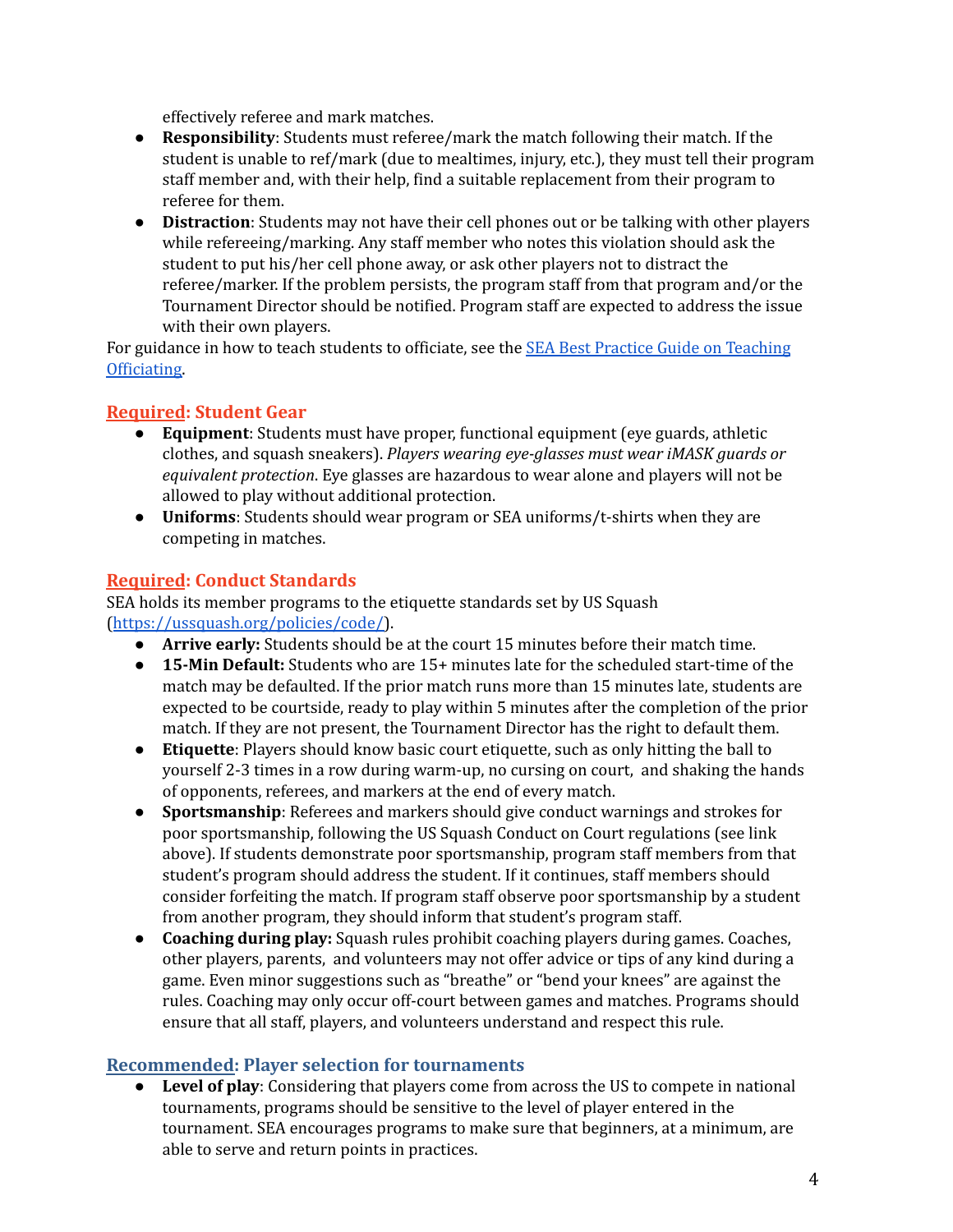**Mixed-gender team**: In rare circumstances, girls may play on a boys' team if that boys team cannot be filled. Programs that would like to make this request must talk with SEA in advance.

# **Student Safety**

### **SEA will:**

- Provide athletic trainers for all tournaments with 200 or more students.
- Provide background checks on and lead a training with all staff hired by SEA to work at SEA events.
- Have a Tournament Assistant available to help supervise the basketball courts at Williams and Amherst.
- Collect copies of all student waivers.
- Separate student dorms by gender to the extent possible given dormitory options.
- Provide rooming lists to programs in advance of the tournament.

# **Required: Student Supervision**

Member program staff are responsible for the supervision and safety of students. To ensure adequate supervision, programs must do the following:

- **Background checks**: Programs must conduct background checks on all staff/volunteers who are responsible for supervising students.
- **Training**: All staff and volunteers who are responsible for supervising students at the event must be trained and understand program standards related to student safety and supervision, behavior management, and logistics pertaining to the weekend.
- **Supervision**: Every student must have at least one staff member who knows where he/she is at all times (dorm, courts, dining hall, etc.).
- **Alcohol/drugs**: Staff members and volunteers who have any amount of supervisory responsibility for students may not consume alcohol or drugs during events, including during the time after the students have gone to bed.
- **Ratio**: Maintain a minimum ratio of 10 students to 1 staff/volunteer (recommended ratio is 8 students to 1 staff/volunteer)
- **Age of supervisors**: Staff and volunteers responsible for supervising students must be 18 years or older.
- **Age of students**: For students in the U11/U13/U15 divisions, have a staff member accompany students when walking between buildings.

# **Required: Dormitory Supervision**

At overnight tournaments, programs should follow these guidelines.

- **Supervision**: Students may not be in the dorms without a staff member present as well. Student should know where this staff member is so they can locate staff in case of an emergency. Staff should check on students from time to time to ensure their wellbeing.
- **Gender**: No students of the opposite gender in each other's rooms or dorms. When dorms are separated by gender, such as at Williams College, there should be no boys on the girls' side and no girls on the boys' side of the dorm.
- **Lights out**: Lights out is 11PM. Students should be in their rooms by 10:45pm. Program staff should actively supervise students as they prepare for bed. It is the responsibility of programs to ensure their students are in their rooms, and to default any students who do not abide by this policy.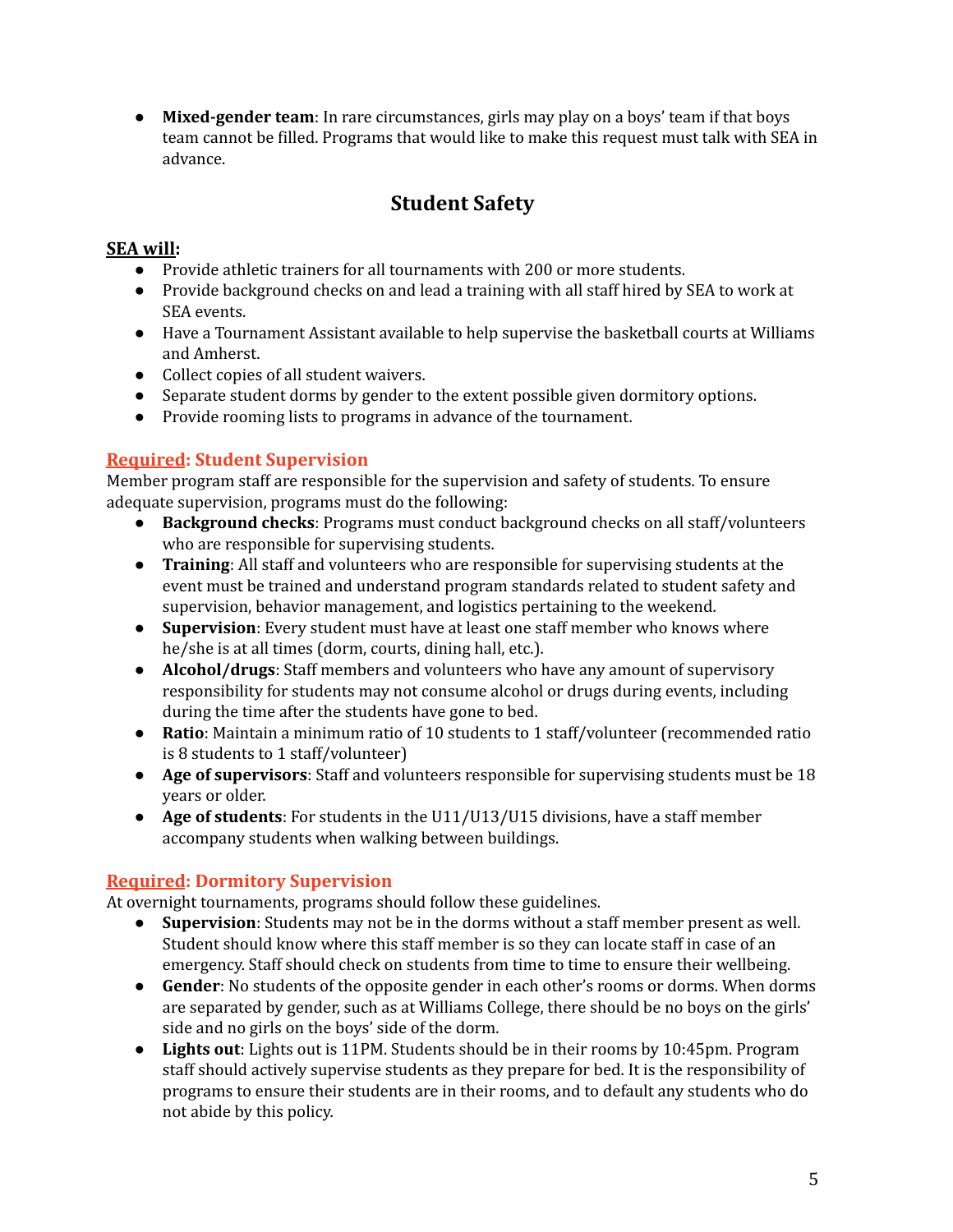#### **Recommended: Dormitory Supervision**

● **Room numbers**: Staff members should know the room numbers of all students under their direct supervision. SEA provides this list to programs in advance of the tournament. Some programs bring dry erase markers for whiteboards and post-it notes for room doors to label which students are in which rooms (to make it easier to quickly locate students).

#### **Required: Preparation for medical emergencies**

- **Paperwork**: Programs should bring with them student medical information, emergency contacts, and waivers in case of an emergency (see recommended paperwork section above).
- **Medical concerns**: Staff members should be aware of student allergies, medications, and medical conditions for the students they directly supervise. For students with asthma, staff members should know where students keep their inhalers in case of an emergency.
- **First Aid/CPR**: Programs must train all program staff in First Aid/CPR. SEA also recommends that staff members carry small First Aid/CPR kits with them. Staff who are not certified should be encouraged to seek help from a staff member who is certified rather than treat student injuries themselves.

# **Fun and Community Building**

#### **SEA will:**

- Set times/locations in the schedule for program staff to meet with one another according to their area of focus (squash, academics, college support, development, etc.).
- Organize fun program-wide events as time allows in the schedule.
- Set aside an area for programs to hang their program flags at events.
- Provide name tags for staff members.

#### **Recommended: Have fun and get to know other programs!**

- **Staff-to-staff**: SEA encourages staff, while they are at the tournament, to introduce themselves to staff members from other programs and attend area-specific meeting (academic staff, squash staff, etc.).
- **Students-to-students**: SEA member program staff should encourage students to get to know students from other programs. When students step on court, they are competitors, but off-court we are a community that will be stronger if students build positive relationships with one another.
- **Activities**: SEA encourages programs to lead activities during down-times that involve students from other programs (soccer game, basketball shooting contest, Capture the Flag, Uno, etc.).
- **"It takes a village" mentality**: All program staff are encouraged to be open and accepting of other programs, and to support one another. In particular, SEA hopes organizations will embrace these stances:
	- Respect all staff and students, and believe in others' best intentions;
	- Communicate directly with staff from other programs if you have concerns or notice issues with staff or students from their programs, and;
	- Be accepting of and reflective on feedback received from other programs about your staff and students.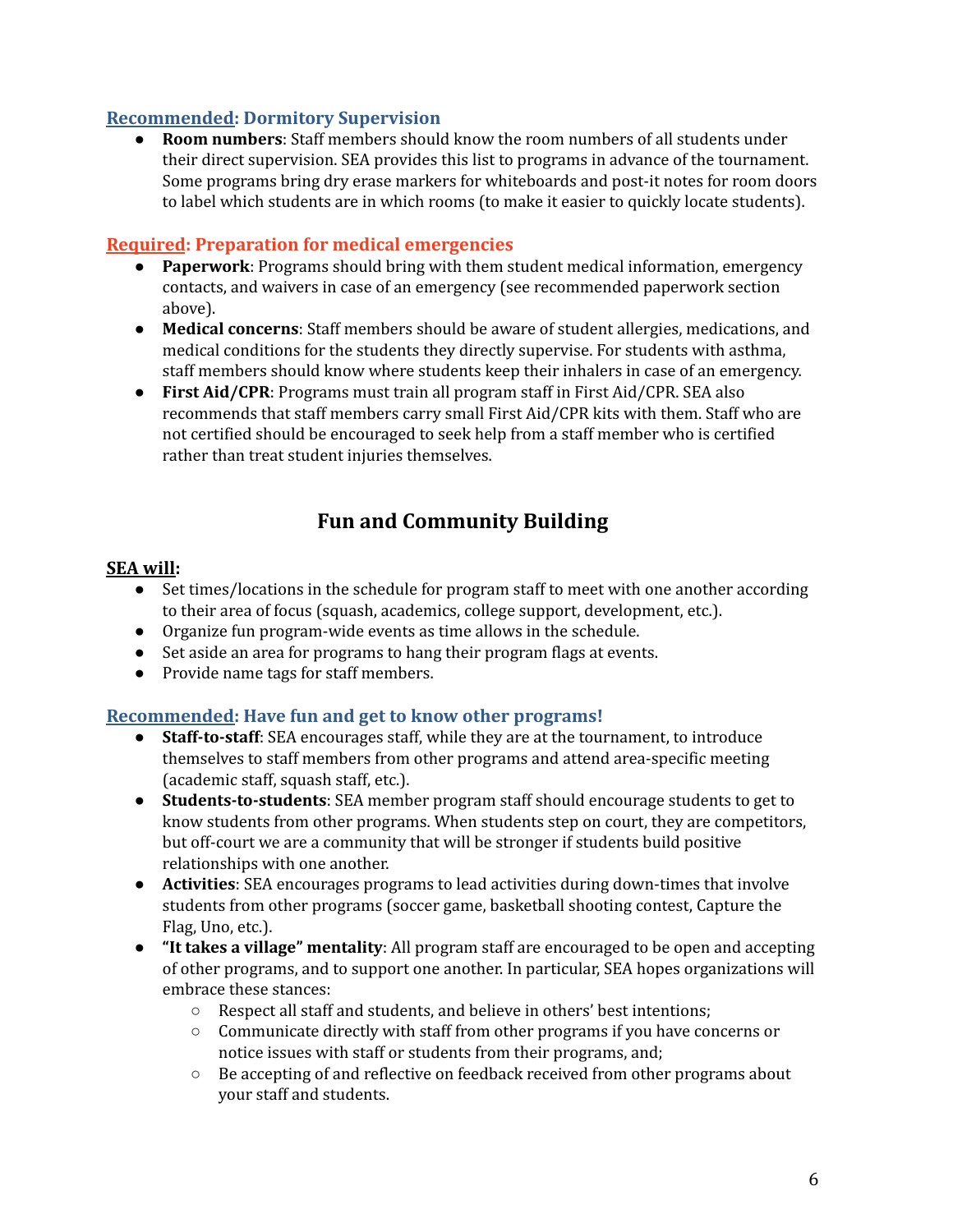# **Recommended Program Preparation and Packing List for National Tournaments**

\_\_\_\_\_\_\_\_\_\_\_\_\_\_\_\_\_\_\_\_\_\_\_\_\_\_\_\_\_\_\_\_\_\_\_\_\_\_\_\_\_\_\_\_\_\_\_\_\_\_\_\_\_\_\_\_\_\_\_\_\_\_\_\_\_\_\_\_\_\_\_\_\_\_\_\_\_\_\_\_\_\_\_\_\_\_\_\_\_\_\_\_\_\_\_\_\_\_\_\_\_\_\_\_\_\_\_\_\_\_\_\_

*This is a recommended (not required) list to support programs in thinking through everything they might need to do in preparation for national tournaments.*

**Permission Slips and Waivers** (collect in advance)

Letters signed by parents authorizing students to leave school early, to be given to school along with list of all students leaving early

Program permission slip detailing event-specific information like departure times, staff contact information, and student packing list

SEA waiver

Location-specific waivers (from hosting facilities like Amherst and Williams)

**Information needed to submit to SEA**

Student essays or artwork for academic contests

US Squash account updates

Player information (DOB, t-shirt size, division, teams, seeding petitions, etc.)

Staff information (list of staff, contact #'s, etc.)

For Individuals

- Scholar athlete list
- Student award nominations
- College plans for seniors attending Individuals

**Student/Staff/Family Preparation**

Trip information for students and families (where we'll be, schedule, packing list, staff contact info, etc.)

List of staff/volunteer cell phone numbers (ensure students and staff have information for all staff members at their location)

List of staff member emergency contacts (kept by senior staff at the site)

List of student information: allergies, medications, t-shirt sizes, students cell #s, and contact information for parents/guardians and emergency contact

List of students who do not have permission to swim (if applicable)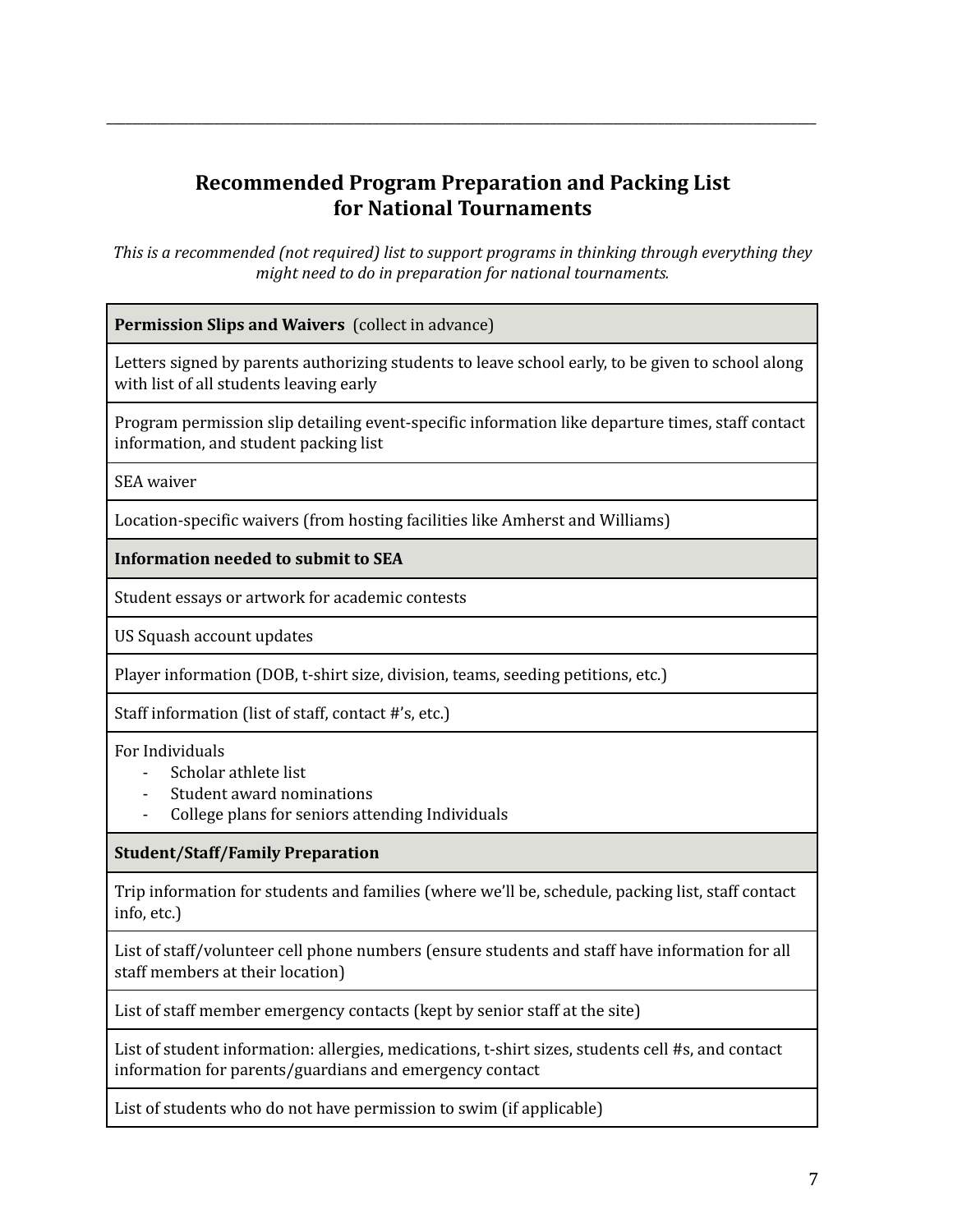Ensure student physicals are recent within eighteen months

Housing information (If hotels, assign rooms and share list with staff. If dorms, print out dorm maps and list of student room assignments.)

Training for volunteers and new staff

List of what staff members are responsible for what students

**Packing List**

Cameras / Phones

Extra snacks

Trash bags for bus rides

Staff credit cards

Clipboards for staff

Playing cards, board games, and other down-time entertainment

Extra equipment and t-shirts/uniforms

Extra linens (when staying at dorms)

First Aid Kits: Fully stocked kits for each location, plus 1 mini-kit in for each coach for emergencies (small plastic bag filled with band-aids, gloves, gauze, sanitary pad, sterile wipes, etc.)

Tampons / sanitary pads

For Individual Nationals - (1)Williams - white board markers to write student names on dorm room doors, (2) Amherst - post-it notes to write student names on dorm room doors

Thank you cards for students to sign for hosting organization

Binder with copies of student physicals and waivers authorizing medical treatment (One binder per location. If small groups leave the location, staff members in charge of group should have copies for students they are supervising.)

Van - cleaned, serviced (oil, windshield fluid, etc.), and filled with gas

Directions for drivers (For long trips - identify rest stops on the way in advance. For buses / large vans, identify routes the bus is allowed to travel on)

Attendance list for bus (to ensure all players/staff are on board before departing)

Staff folders - Each staff member should receive a folder with the following information:

- SEA Tournament Information Packet (schedule, rules, SEA staff contact info, etc.)
- Student roster with gender, DOB, squash division, site, and staff member responsible